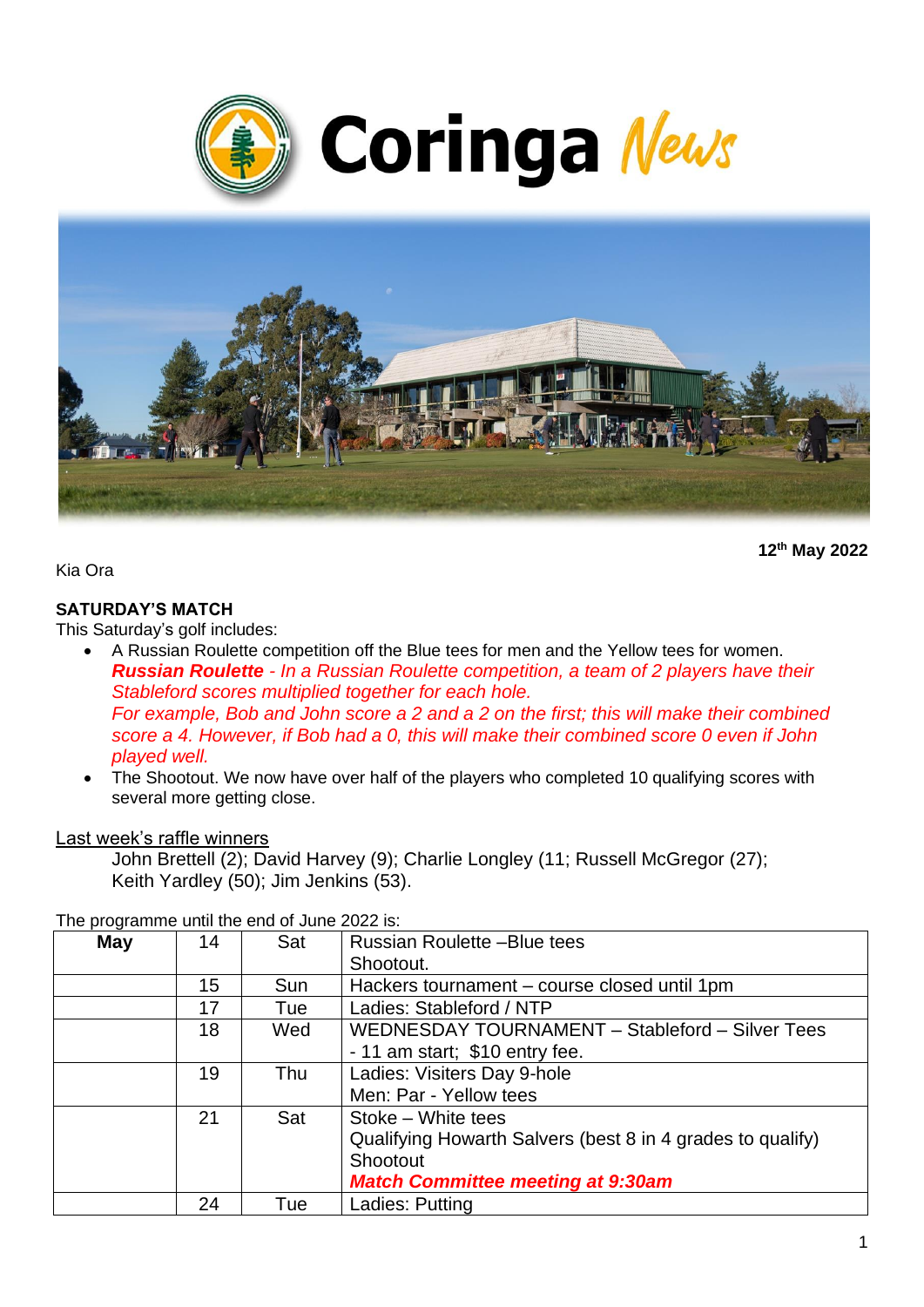|      | 25             | Wed         | <b>Ellesmere Wednesday Tournament</b>                                     |
|------|----------------|-------------|---------------------------------------------------------------------------|
|      | 26             | Thu         | Ladies: LGU                                                               |
|      |                |             | Men: Stableford - Yellow tees.                                            |
|      | 28             | Sat         | American Stableford - Blue / White tees                                   |
|      |                |             | 1 <sup>st</sup> round Matchplay Howarth Salvers – (White tees on          |
|      |                |             | handicap).                                                                |
|      |                |             | Shootout                                                                  |
|      | 31             | Tue         | Ladies: Stableford                                                        |
| June | 1              | Wed         | Lone Star Group WATERING TOURNAMENT                                       |
|      |                |             | Stableford - White Tees.<br>$\overline{\phantom{0}}$                      |
|      |                |             | 10.30 am start; (\$15 entry fee.).                                        |
|      | $\overline{2}$ | Thu         | Ladies: Betty McBirdie                                                    |
|      |                |             | Men: Stroke - Jerry Attick Trophy - Yellow tees.                          |
|      | 4              | Sat         | <b>Queen's Birthday Weekend</b>                                           |
|      |                |             | Stroke - Black/ White tees                                                |
|      |                |             | Winter ringers $-1st$ round.                                              |
|      | $\overline{7}$ | Tue         | Ladies: Val Sutherland                                                    |
|      | 8              | Wed         | <b>Templeton Wednesday Tournament</b>                                     |
|      | 9              | Thu         | Ladies: Stableford Trophy                                                 |
|      |                |             | Men: Stableford - White tees                                              |
|      | 11             | Sat         | 4BBB Stableford - White tees                                              |
|      |                |             | Random Drawn fours after 10.30 am.                                        |
|      |                |             | Semi-finals Howarth Salvers – (White tees on handicap).                   |
|      |                |             | Shootout                                                                  |
|      |                |             | Winter ringers.                                                           |
|      | 14             | Tue         | Ladies: Putting                                                           |
|      | 15             | Wed         | WEDNESDAY TOURNAMENT - Stableford - White Tees                            |
|      |                |             | - 11 am start; \$10 entry fee.                                            |
|      | 16             | Thu         | Ladies: LGU / LD                                                          |
|      |                |             | Men: Par - Yellow tees                                                    |
|      | 18             | Sat         | Stableford - Blue / Silver tees [1 <sup>st</sup> Interclub Trial]         |
|      |                |             | Shootout                                                                  |
|      |                |             | Finals Howarth Salvers - (Silver tees on handicap).                       |
|      |                |             | Winter ringers.                                                           |
|      | 21             | Tue         | Ladies: Best nett Trophy                                                  |
|      | 22             | Wed         | <b>Ellesmere Watering Tournament</b>                                      |
|      | 23             | Thu         | Ladies: Stableford                                                        |
|      |                |             | Men: Stableford - Yellow tees                                             |
|      | 25             | Sat         | Irish Stableford - Black / Silver tees. [2 <sup>nd</sup> interclub Trial] |
|      |                |             | Shootout                                                                  |
|      |                |             | Winter ringers.                                                           |
|      | 28             | <b>Tues</b> | Ladies: Stableford<br>WEDNESDAY TOURNAMENT - Stableford - Silver Tees     |
|      | 29             | Wed         |                                                                           |
|      |                |             | - 11 am start; \$10 entry fee.                                            |
|      | 30             | Thu         | Ladies: Fun Game                                                          |
|      |                |             | Men: American Stableford - Yellow tees                                    |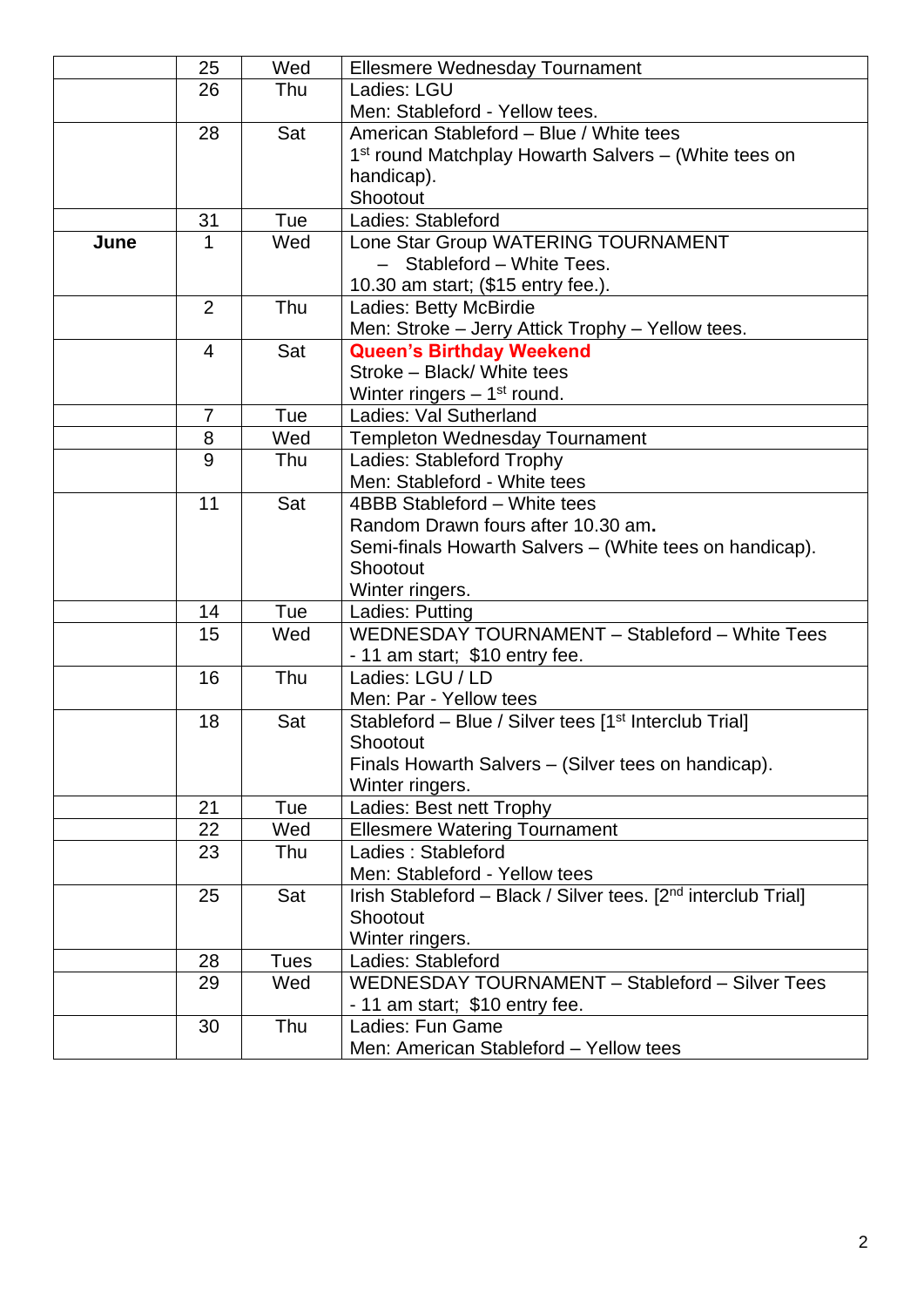# **INTERCLUB**

### **Blank Cup Trial Programme**

John Rademakers has again offered to manage this year's trial for the Blank Cup side.

There are several new low handicap golfers playing, so please contact John Rademakers, or the pro shop (see below). We would love to see you involved.

The trial process, depending on weather and course conditions, will be the best five of six scheduled rounds between 18th June and 23rd July.

Trial Format - Six dates are available to put in a minimum of five scores. Anyone who chooses to play all 6 rounds - their scores will be averaged over 6 rounds.

| Sat 18th June | <b>Blue Tees</b>  |
|---------------|-------------------|
| Sat 25th June | <b>Black Tees</b> |
| Sat 2nd July  | <b>Blue Tees</b>  |
| Sat 9th July  | <b>Black Tees</b> |
| Sat 16th July | <b>Blue Tees</b>  |
| Sat 23rd July | <b>Blue Tees</b>  |
| Sun 24th July | Team announced    |
|               |                   |

Sun 31st July - Practice round at Christchurch GC (might be against Christchurch GC Blank Team) TBC

1st Blank Interclub match scheduled for Sunday 7th August 2022 at Christchurch GC. Trial Format:

1. Automatic selection awarded to the first 6 past the post.

2. Selector reserves the right to exercise 2 'Selector's choices' for the remaining 2 spots

3. Anyone who withdraws prior to completing a full trial round due to poor play will receive a score of 99!

4. Trialists are expected to team up so they may score each other's cards. Otherwise, election of a Non-Trialist scorer subject to selector's prior approval.

5. No Gimmee Putts, as the Trial forms part of the Saturday competition. Two stroke penalty for those in breach.

**Players wishing to participate are to notify Pro shop or John Rademakers** 

**at [john.rademakers@xtra.co.nz](mailto:john.rademakers@xtra.co.nz) or Ph 027 2237705 by 11th June 2022.**

John Rademakers

# **CLUB NEWS**

#### **New Members**

We welcome the following four new members who have joined since the last newsletter Erin Ha Jemma Han Michael Kim Alex Park Do not hesitate to ask from the pro shop or any of the members how the club functions and the

different competitions we run throughout the week. Most importantly do enjoy your time at Coringa.

It is unusual, but there are no new members this week! (Second time this year!)

# **COVID UPDATE**

There has been another change in the COVID rules.

While its always prudent to wear a face covering inside, its no longer a legal requirement to wear one in the Pro Shop, or while entering / leaving the Café / Bar

Our staff will still wear their masks while working, both for their safety and as part of the legal requirements.

# **COURSE UPDATE**

Good news – the 2 white carts have had their batteries replaced this week and should be repowered and good to go - we'd had a few problems with them lately and didn't have the full complement of carts available for members last weekend because of this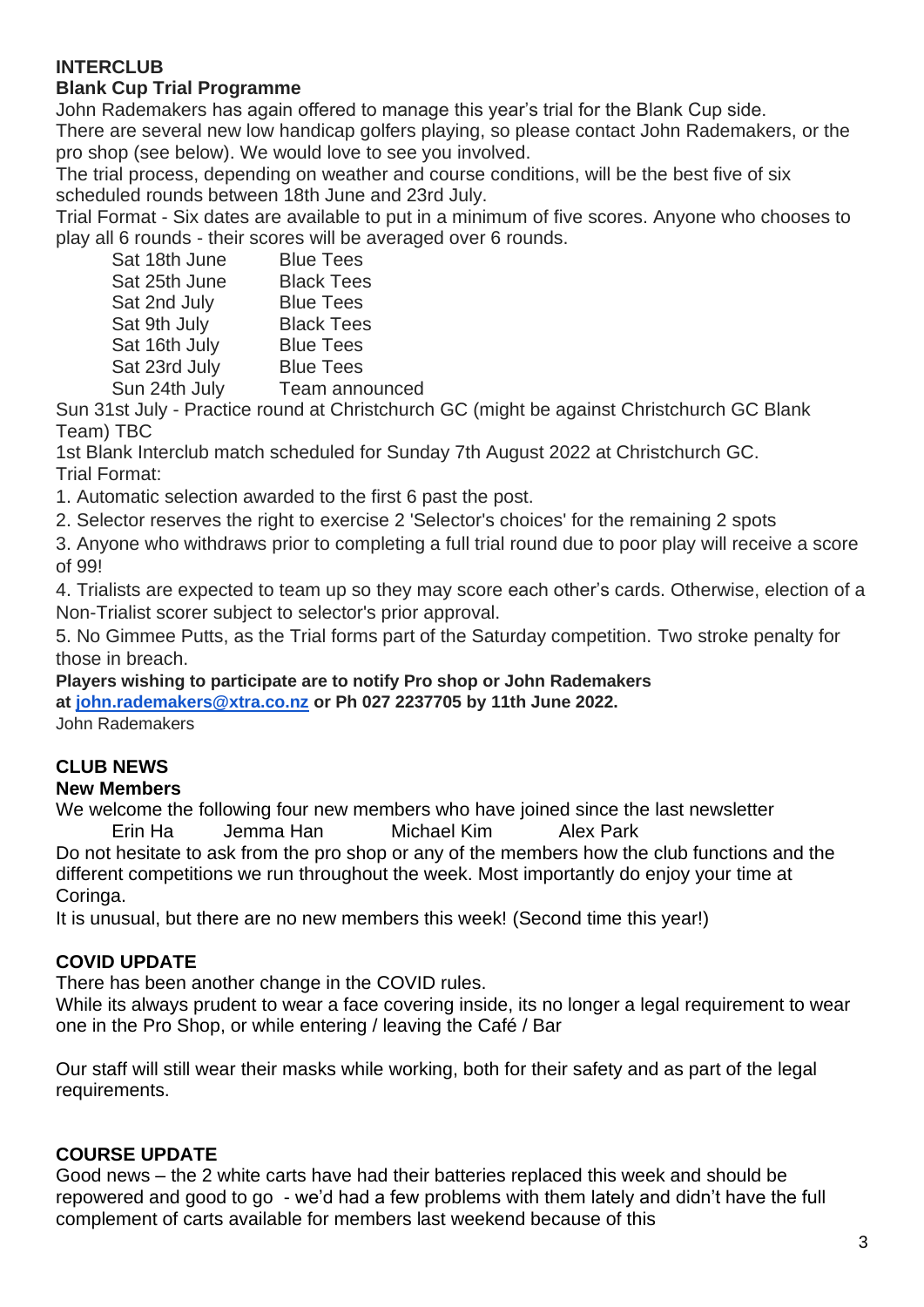Bad news – the chipping of the slash has been delayed for another couple of months (our contractors still have issues with their machinery).

# **THE RYAN FOX REPORT**

Ryan Fox continued his strong recent form finishing in 8th equal position at the British Masters at The Belfry.

Ryan was the first-round leader after carding a superb round of 66 followed by rounds of 73,72 and 71.

"I feel like if you drive it well around here you get quite a lot of opportunities". "You can hit a lot of wedges in and there's probably four or five holes you've really got to play nice and safe - make your par".

Ryan said, "my game is close, I am fighting the odd shot here and there, but happy to be in contention".

The top 10 finish has elevated Ryan to 106<sup>th</sup> in the world rankings and guarantees him a start in the US PGA Championship next week but first off to Belgium this week for the Soudal Open.



# **MEN'S REPORT**

This Saturday, the 14<sup>th</sup> of May, is a Russian roulette round off the Blue tees for men and women off the Yellow tees. The instructions are above, but if you are still not sure, just play the round as a stableford round and the computer will do the Russian roulette score for you. It is a pairs competition so if you play in a three the lowest handicapped player teams with both of the other two players. It will be great to see all the field off the single tee and see if that makes any difference to the pace of play some in the morning have encountered?

Last Saturday, the 7<sup>th</sup> of May, was a Stableford round off the Black or White tees for men and women off the Yellow tees. It was great to see 24 challenged themselves off the Black tees while 59 decided to play off Whites and Yellows, making a total of 83 participants. There were a number of rounds to note particularly Mel Newburn who shot 72 (42 stablefords) off the Yellow tees so two under and very close to the Women's record 69, Paul Hansen who again shot 72 (40 stablefords) off the White tees with six birdies, Wing Gin, Kim Steven, Mike Dimond all had 40 stablefords and lastly off the Black tees Garry Puddy, and Seamus O'Cromtha scored 41 stablefords from Steve Satherley on 40. Wing also picked up the Jackpot. Great scoring everyone! The full results are available on the website.

These scores reflected the condition of the course with good run on the fairways, the rough under control, and superb greens. I dropped a letter of thanks for the sponsorship for the 'Lone Star and Joes Garage Group' and 'NZ Post' Coringa Open at Riccarton Park Golf the other day and Jarred one of the teaching professionals there approached me to compliment the club on the condition of the course when he played Saturday afternoon. It must be so rewarding for the board and Rohan to hear these well-deserved compliments!

Anyhow lets get down to the news of the week and for those of us who took the Black tee challenge, the words we often heard on Saturday was 'I've got two shots here!' Yes, old "Two shots Cottrell" has morphed into a growing group of clones with Alan Smith joining last week. I received an email from a contact that Seamus also joined the group this week after a birdie on number 8 and having two shots! (5 stableford points!) I know my group with some pushing on Saturday decided to all play off the Blacks. Puds wasn't that keen but as he walked to the tee he read his 16 handicap went to 20 and yes, he picked up two shots on two holes. No birdies with two shots but you don't have to guess whose side won the beer match.

Again, on Saturday, my group noticed a bit of damage being caused to the greens caused by a player wearing the old metal spikes. The spike marks, scratches and damage was very noticeable on some greens and required attention before we could put. I wonder if the member wearing the

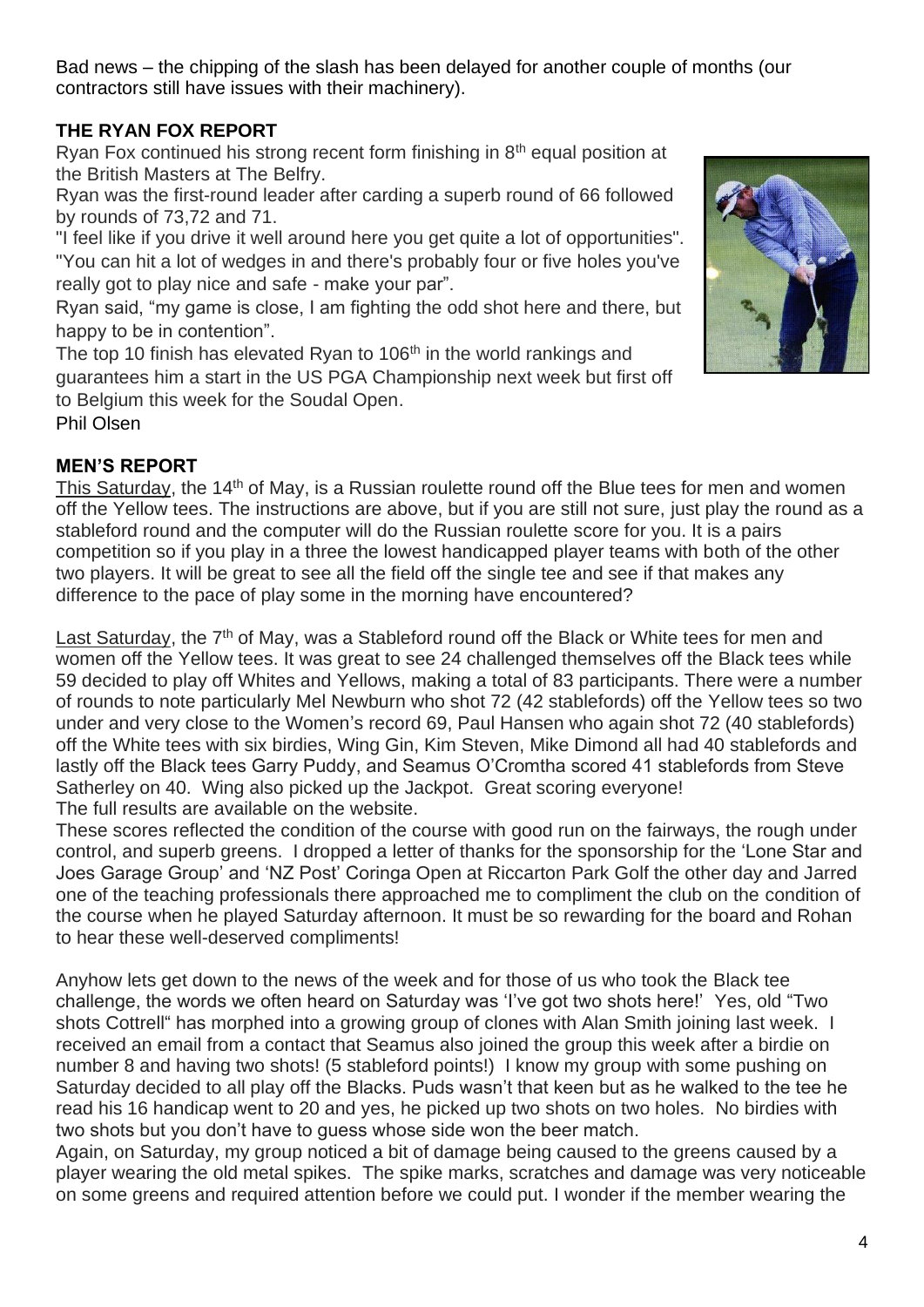metal spikes could try a week or two wearing normal rubber golf shoes while the greens are soft? The use of metal spikes will be discussed at the next match committee meeting.

### Canterbury Eagles Club

Gavin Paterson and Max Milesi will be out at the club on a Saturday in early May to sell the Canterbury Eagles fund raising raffles to Saturday players. The date is not set, but could I ask members to please remember to bring some cash to pay to purchase raffles. The funds raised are used to support junior golfers in Canterbury.

Thanks very much Gavin and Max for your long term support of the Eagles organisation.

| Upcoming events                        |                                                                                                                                                                                                                                                 |
|----------------------------------------|-------------------------------------------------------------------------------------------------------------------------------------------------------------------------------------------------------------------------------------------------|
| 21 May '<br>28 May<br>Sunday 12 June ' | Howarth Salvers' Qualifying in hopefully four divisions.<br>First round of 'Howarth Salvers' match play in divisions.<br>Mens Champion of Champions' is timetabled for Waimairi Beach.<br>Senior rep: Rohan Ware; Intermediate rep: Albert Yee; |
| Closest to the Pin                     | Junior rep: Garry Puddy                                                                                                                                                                                                                         |

| CIUSESI IU IIIE FIII |                                   |
|----------------------|-----------------------------------|
| Weekly               | Hancock's Wine and Beer Merchants |

### Match Committee

The match committee will meet on Saturday 21st May at 9.30 am to discuss our upcoming winter programme, other matters, and to have a discussion with the board on where the Match Committee goals fit within the ten year Business Plan of the club.

I will book three tee times for the match committee members, board members or club members attending who wish to be part or listen to the discussions to play together afterwards.

### Tuesday Group

The group has just started work on re-enforcing and rebuilding Chris's Bridge near the tee block on number 6. The bridge is a memorial to the sad death of Gavin and Marg Paterson's son Chris. Gavin and Marg have offered the club some money to cover the cost of the repairs. Thanks very much guys for your kind offer. Chris was a member of Coringa's Woodward team in the early days of the club along with his brother Brent who represented New Zealand with real distinction.

#### Membership Welfare

If any members know of a member who has a health issue or need a bit of help please let me know!

### **Comment**

I know I often get the stories shared with me wrong, but I can't believe I got the drag race story so wrong. Anyhow, to correct it I understand the Holden was in fact a Falcon with Beer the dog sitting in the passenger's seat where he loves the thrill of the ride with his loving bogan owner and the drag race was against a white coloured European SUV. The SUV won apparently easily Beer told me, but Beer wanted to lodge an appeal as apparently the driver of the SUV had no licence! That no licence nullifies any winner according to Beer! I hope Beer discussed this appeal with his owner before assuming he also had a full licence.

Well, I'm getting in first before 'Two Shots' Cottrell has a sledge at me! As some of you will know I am part of the Tuesday group and always happy to share a learning in life with everyone. Last week I had been in Golden Bays attending a very sad funeral and headed back to Nelson on Friday to fly home. Sharon and I took the opportunity to catch up with the family for a lunch meal and a glass of wine. Now, I've never been someone who likes 'hot food', but for some reason I decided to have jalapeños with my butter milk fried chicken burger. Very nice it was, but the jalapeños were a bit spicy for me! Yes, some people say 'hot going in and hot coming …!'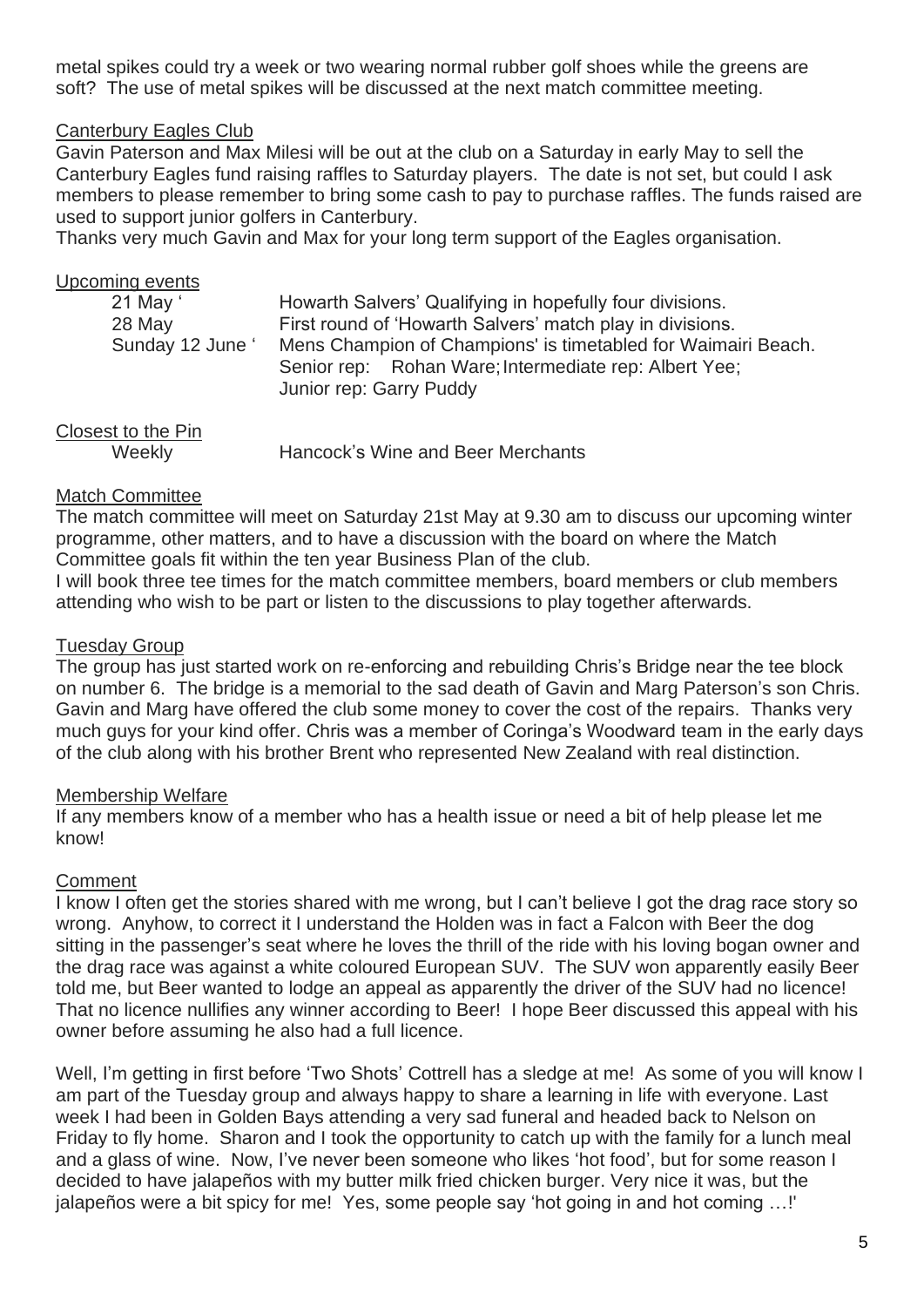I can now share that experience! Anyhow, my group hit off number 11 and "a great drive Harv" I hear!" I'm about 130 metres out from the green and suddenly guess what! Yes, that jalapeños experience! I gingerly get to my ball and without thinking hit it. I didn't see its flight, but not in the bunker thankfully! I immediately ask RK to take my clubs as an ideal opportunity to try the refurnished toilets at number 12. My golly, don't they look good! The longer I was there the longer I wanted to stay, but like the considerate person I am I thought I suppose the other guys will be on the green waiting for me. Well, you wouldn't believe the hard time I got and apparently, I was holding up the field including 'Two shots'. Anyhow, I finally got to the green and ball was less than a metre from the pin. A nice birdie eventuated.

Learning: Don't eat jalapeños. The re-furnishment of the toilets is such a great job and the toilets are a nice place to meditate if necessary. The club unfortunately has a number of cruel people. I'm not the source of slow play! The less you think about golf the better you could become! Hahaha Two shots I did it

Get out there and enjoy playing our fabulous course! David Harvey Men's Captain

# **LADIES REPORT**

### **Tournaments**

Waitikiri Monday 23rd May. For all tournaments, please contact Leigh on 0274340872 if you want to play in any of them.

# Interclub

Semi Finals were held on Monday and Coringa played Templeton. Unfortunately, they lost by 2 points 44/42. While they may have had a loss, it's still a great effort to get to the semi finals

# **Thursday**

Club Day Great morning again for golf, but we felt the frost in the air. We played for Stableford Trophy today and Sandy came in first with 20 Stablefords, second was Janice McPhail with 17 and third was Judith with 16 Stablefords

Next Thursday is LGU

# **Saturday**

Four Ladies played Stablefords today on a lovely but cool morning. Myra came in first with 22 Stablefords and took away the monthly Trophy.

A tee off time of 9.00 has been booked. If you wish to join the Saturday ladies, please go on line and book yourself in.

18-hole ladies-Dave Harvey is happy to accommodate you within the men's game on a Saturday

# **Sunday**

Results: Just four played. Anne Keh won with 19 Stablefords and Fay was second with 18 points.

Starting time for next Sunday is 1. 30 pm.

Tuesday

Rained off Next Tuesday we will be counting Putts

Don't' forget that on Tuesdays and Thursday you need to have your card in by 9.15am, so that the draw can be put together

### General news

Please put in your Diaries July 5<sup>th</sup> for our midwinter lunch. Cost \$20 - Anne Morgan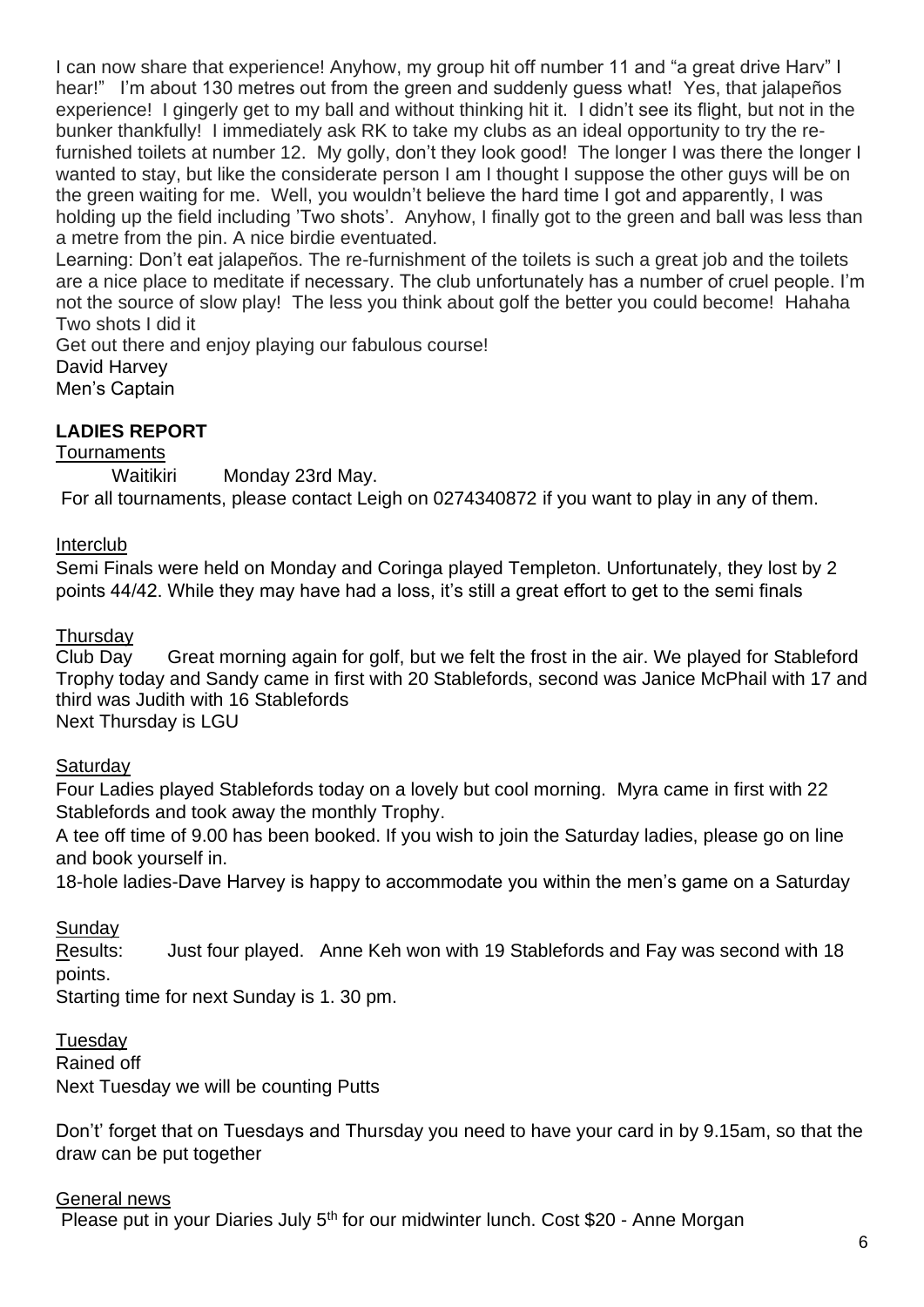# **WEDNESDAY GOLF**

'Lone Star and Joes Garage Group' Wednesday Tournaments

The 'Lone Star and Joe's Garage Group' have offered the club a further six month supply of \$50 vouchers from both 'The Lone Star' and 'Joes Garage' restaurants as sponsorship. This sponsorship is greatly appreciated and a fabulous offer for the match committee. The match committee will discuss calling all the Wednesday tournaments 'Lone Star and Joes Garage Group' tournaments.

We will have our \$10 tournament this Wednesday the 18<sup>th</sup> of May. The tournament starts at 10.30 am and everyone must be on the course by 11.00. Just turn up and join group for a round between those times! We will play for meat prizes from 'New World Bishopdale' and closest to the pin prizes from 'Hancock's'.

We will then have our 'The Lone Star and Joes Garage Group' \$15 Tournament on Wednesday 1<sup>st</sup> of June. The tournament starts at 10.30 am and everyone must be on the course by 11.30. Just turn up and join group for a round between those times! We will have \$50 vouchers from 'The Lone Star and Joe's Garage Group', meat prizes from 'New World Bishopdale' and closest to the pin and random draw prizes from 'Hancock's'.

Thanks once again to our sponsors.

It would be great to hear we had good numbers there again.

# **THURSDAY GOLF**

The first frost of the year and a good field of 26 for a Stableford match off the White tees. A glorious sunny morning and fair to say that the scoring did not match the weather. The full results were as follows:

 $1<sup>st</sup>$ 

- Doug Ames 38 (there has to be a chemical secret!!!!)
- $2<sub>nd</sub>$ Peter Monopoli 35
- 3rd Greg Carr 34
- $4<sup>th</sup>$ Tom White 34 (Long time between drinks!!!)
- $5<sup>th</sup>$ Lex Halford 34
- $6<sup>th</sup>$ Allan Harrison 33

The nearest the pins (Thanks to Hancock's) went to Paul Snape (#7) and Trevor Blockley (#17) . There were 2's for Peter Monopoli and Russell Mc Gregor (Chipped in as part of a very average day!!!)

The later start (10.00 am) did not seem to cause any issues and we look forward to next week. Until then good golfing and keep safe.

Chris Cottrell

For Thursday Men

### **AND NOW**

Golf Stories

Police were called to an apartment and found a woman holding a bloody 3-iron standing over a lifeless man.

The detective asked, "Ma'am, is that your husband?"

"Yes" said the woman.

"Did you hit him with that golf club?" "Yes, yes, I did." The woman begin to sob, dropped the club, and put her hands on her face.

"How many times did you hit him?"

"I don't know -- put me down for five."

A golfer teed up his ball on the first tee, took a mighty swing and hit his ball into a clump of trees. He found his ball and saw an opening between 2 trees he thought he could hit through taking out his 3-wood, he took a mighty swing. The ball hit a tree, bounced back, hit him in the forehead and